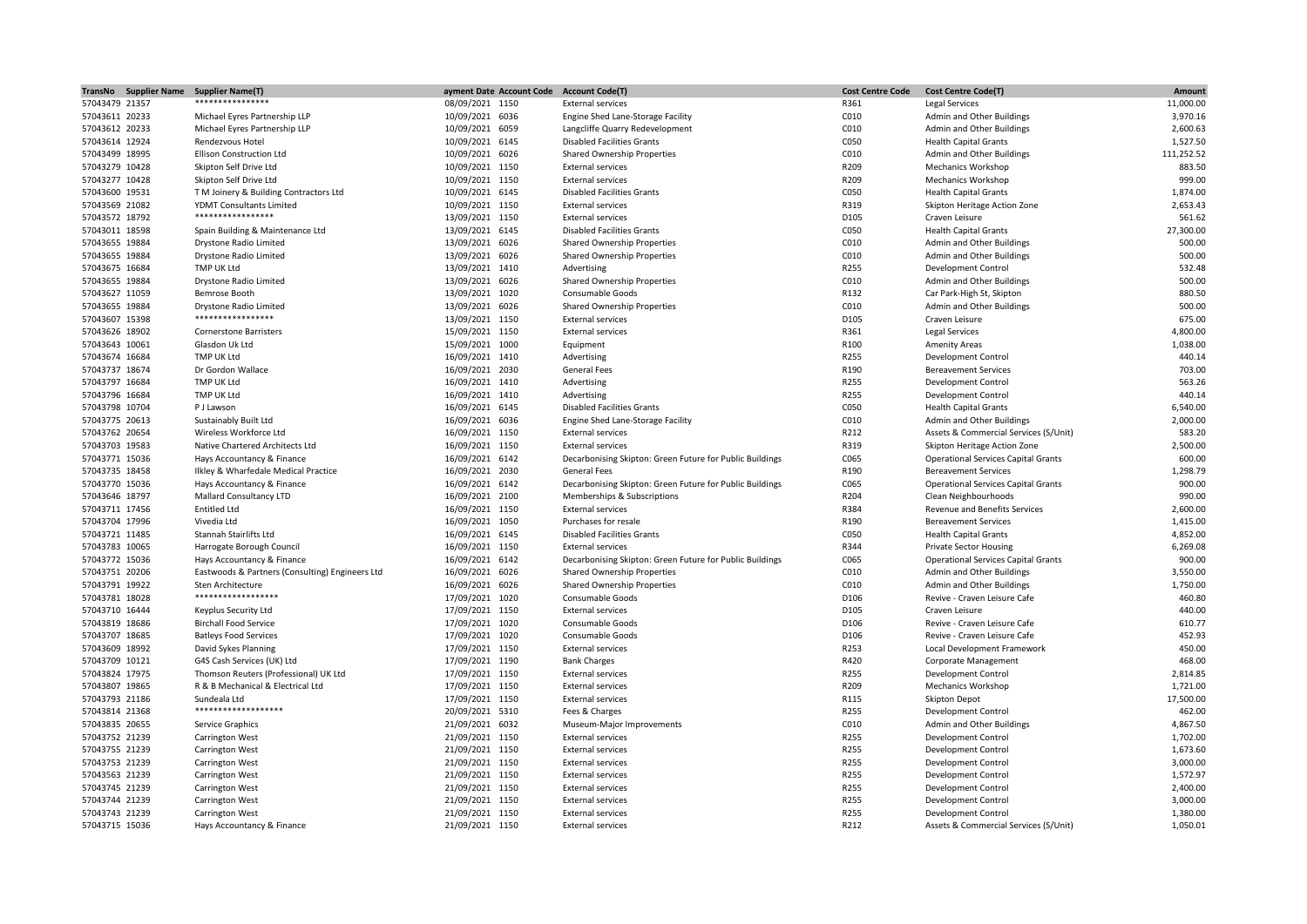| TransNo Supplier Name | <b>Supplier Name(T)</b>                            | ayment Date Account Code Account Code(T) |                                                          | <b>Cost Centre Code</b> | <b>Cost Centre Code(T)</b>                  | Amount     |
|-----------------------|----------------------------------------------------|------------------------------------------|----------------------------------------------------------|-------------------------|---------------------------------------------|------------|
| 57043841 20160        | <b>RNS Publications</b>                            | 21/09/2021 1410                          | Advertising                                              | R190                    | <b>Bereavement Services</b>                 | 695.00     |
| 57043359 21239        | Carrington West                                    | 21/09/2021 1150                          | <b>External services</b>                                 | R255                    | Development Control                         | 3,000.00   |
| 57043769 15036        | Hays Accountancy & Finance                         | 21/09/2021 1150                          | <b>External services</b>                                 | R212                    | Assets & Commercial Services (S/Unit)       | 1,050.00   |
| 57043361 21239        | Carrington West                                    | 21/09/2021 1150                          | <b>External services</b>                                 | R255                    | Development Control                         | 1,529.50   |
| 57043360 21239        | Carrington West                                    | 21/09/2021 1150                          | <b>External services</b>                                 | R255                    | Development Control                         | 1,702.00   |
| 57043238 21239        | <b>Carrington West</b>                             | 21/09/2021 1150                          | <b>External services</b>                                 | R255                    | <b>Development Control</b>                  | 1,702.00   |
| 57043237 21239        | Carrington West                                    | 21/09/2021 1150                          | <b>External services</b>                                 | R255                    | Development Control                         | 3,000.00   |
| 57043564 21239        | <b>Carrington West</b>                             | 21/09/2021 1150                          | <b>External services</b>                                 | R255                    | <b>Development Control</b>                  | 1,702.00   |
| 57043932 14181        | S & J Distribution Ltd t/a S & J Polythene & Paper | 23/09/2021 1020                          | Consumable Goods                                         | R211                    | Waste Management                            | 749.50     |
| 57043936 11485        | Stannah Stairlifts Ltd                             | 23/09/2021 6145                          | <b>Disabled Facilities Grants</b>                        | C050                    | <b>Health Capital Grants</b>                | 2,745.00   |
| 57043924 11309        | Civica UK Ltd                                      | 23/09/2021 1835                          | Software & Licensing                                     | R400                    | Information Technology Services             | 469.35     |
| 57043940 15036        | Hays Accountancy & Finance                         | 23/09/2021 6142                          | Decarbonising Skipton: Green Future for Public Buildings | C065                    | <b>Operational Services Capital Grants</b>  | 1,091.40   |
| 57043909 10122        | Settle Coal Co Ltd                                 | 23/09/2021 1040                          | Disposal Fees                                            | R202                    | <b>Street Cleansing</b>                     | 962.70     |
| 57043910 11309        | Civica UK Ltd                                      | 23/09/2021 1150                          | <b>External services</b>                                 | R412                    | <b>Electoral Registration</b>               | 1,338.74   |
| 57043931 10021        | BT Payment Services Ltd                            | 23/09/2021 1150                          | <b>External services</b>                                 | R319                    | Skipton Heritage Action Zone                | 1,151.83   |
| 57043908 21388        | Ian Chalk Music                                    | 23/09/2021 1305                          | Special Events & Performances                            | R301                    | Cultural Services-Skipton TH                | 900.00     |
| 57043823 21366        | Kuriosa Conservation                               | 23/09/2021 1150                          | <b>External services</b>                                 | R308                    | Museum Development Project - Delivery Phase | 550.00     |
| 57043907 19863        | ******************                                 | 23/09/2021 1590                          | Accomodation costs                                       | R343                    | Homelessness                                | 1,120.00   |
| 57043906 21374        | Gateways Event Ltd                                 | 23/09/2021 1050                          | Purchases for resale                                     | D105                    | Craven Leisure                              | 3,052.38   |
| 57043926 20140        | Struct-Sure Limited                                | 23/09/2021 1150                          | <b>External services</b>                                 | R344                    | <b>Private Sector Housing</b>               | 695.00     |
| 57043837 18686        | <b>Birchall Food Service</b>                       | 23/09/2021 1020                          | Consumable Goods                                         | D106                    | Revive - Craven Leisure Cafe                | 522.57     |
| 57043905 12704        | Bowman Riley Architects Ltd                        | 23/09/2021 1150                          | <b>External services</b>                                 | R319                    | Skipton Heritage Action Zone                | 21,487.50  |
| 57043395 18992        | David Sykes Planning                               | 27/09/2021 1150                          | <b>External services</b>                                 | R253                    | Local Development Framework                 | 600.00     |
| 57043946 12704        | Bowman Riley Architects Ltd                        | 28/09/2021 1150                          | <b>External services</b>                                 | R319                    | Skipton Heritage Action Zone                | 2,950.00   |
| 57043982 10193        | Langcliffe Parish Council                          | 29/09/2021 6710                          | Town and Parish Precepts                                 | 1020                    | Corporate Income and Expenditure            | 3,570.00   |
| 57043963 10181        | Embsay With Eastby Parish Council                  | 29/09/2021 6710                          | Town and Parish Precepts                                 | 1020                    | Corporate Income and Expenditure            | 12,379.50  |
| 57043964 10182        | Farnhill Parish Council                            | 29/09/2021 6710                          | Town and Parish Precepts                                 | 1020                    | Corporate Income and Expenditure            | 6,198.75   |
| 57043965 10183        | Gargrave Parish Council                            | 29/09/2021 6710                          | Town and Parish Precepts                                 | 1020                    | Corporate Income and Expenditure            | 23,000.00  |
| 57043966 10184        | Giggleswick Parish Council                         | 29/09/2021 6710                          | Town and Parish Precepts                                 | 1020                    | Corporate Income and Expenditure            | 11,000.00  |
| 57043967 10185        | Glusburn Parish Council                            | 29/09/2021 6710                          | Town and Parish Precepts                                 | 1020                    | Corporate Income and Expenditure            | 38,653.00  |
| 57043975 10186        | <b>Grassington Parish Council</b>                  | 29/09/2021 6710                          | Town and Parish Precepts                                 | 1020                    | Corporate Income and Expenditure            | 15,470.00  |
| 57043977 10188        | <b>Hellifield Parish Council</b>                   | 29/09/2021 6710                          | Town and Parish Precepts                                 | 1020                    | Corporate Income and Expenditure            | 18,000.00  |
| 57043978 10189        | Horton In Ribblesdale Parish Council               | 29/09/2021 6710                          | Town and Parish Precepts                                 | 1020                    | Corporate Income and Expenditure            | 5,572.00   |
| 57043979 10190        | Ingleton Parish Council                            | 29/09/2021 6710                          | Town and Parish Precepts                                 | 1020                    | Corporate Income and Expenditure            | 47,000.00  |
|                       |                                                    |                                          |                                                          |                         |                                             | 3,015.00   |
| 57043980 10191        | Kettlewell With Starbotton Parish Council          | 29/09/2021 6710                          | Town and Parish Precepts                                 | 1020<br>1020            | Corporate Income and Expenditure            | 732.60     |
| 57043981 10192        | Kildwick Parish Meeting                            | 29/09/2021 6710                          | Town and Parish Precepts                                 |                         | Corporate Income and Expenditure            |            |
| 57043984 10194        | Long Preston Parish Council                        | 29/09/2021 6710                          | Town and Parish Precepts                                 | 1020                    | Corporate Income and Expenditure            | 12,000.00  |
| 57043983 10195        | Linton Parish Council                              | 29/09/2021 6710                          | Town and Parish Precepts                                 | 1020                    | Corporate Income and Expenditure            | 2,875.00   |
| 57043098 18315        | Bevan Brittan LLP                                  | 29/09/2021 1150                          | <b>External services</b>                                 | R361                    | Legal Services                              | 629.00     |
| 57043702 18798        | <b>Kings Chambers</b>                              | 29/09/2021 1150                          | <b>External services</b>                                 | R361                    | Legal Services                              | 500.00     |
| 57043759 18798        | Kings Chambers                                     | 29/09/2021 1150                          | <b>External services</b>                                 | R361                    | <b>Legal Services</b>                       | 1,350.00   |
| 57043760 18798        | Kings Chambers                                     | 29/09/2021 1150                          | <b>External services</b>                                 | R361                    | Legal Services                              | 750.00     |
| 57043718 18902        | <b>Cornerstone Barristers</b>                      | 29/09/2021 1150                          | <b>External services</b>                                 | R361                    | Legal Services                              | 4,800.00   |
| 57042303 18902        | <b>Cornerstone Barristers</b>                      | 29/09/2021 1150                          | <b>External services</b>                                 | R361                    | Legal Services                              | 2,100.00   |
| 57043954 10173        | Burton In Lonsdale Parish Council                  | 29/09/2021 6710                          | Town and Parish Precepts                                 | 1020                    | Corporate Income and Expenditure            | 8,750.00   |
| 57043976 10187        | <b>Halton East Parish Meeting</b>                  | 29/09/2021 6710                          | Town and Parish Precepts                                 | 1020                    | Corporate Income and Expenditure            | 487.50     |
| 57043985 10196        | Lothersdale Parish Council                         | 29/09/2021 6710                          | Town and Parish Precepts                                 | 1020                    | Corporate Income and Expenditure            | 8,589.46   |
| 57043961 10180        | Draughton Parish Council                           | 29/09/2021 6710                          | Town and Parish Precepts                                 | 1020                    | Corporate Income and Expenditure            | 3,407.00   |
| 57043747 17406        | Hoey Ainscough Associates Ltd                      | 29/09/2021 1153                          | Standards                                                | R361                    | Legal Services                              | 800.00     |
| 57043987 10198        | Ribble Banks Parish Council                        | 29/09/2021 6710                          | Town and Parish Precepts                                 | 1020                    | Corporate Income and Expenditure            | 4,000.00   |
| 57043989 10199        | Settle Town Council                                | 29/09/2021 6710                          | Town and Parish Precepts                                 | 1020                    | Corporate Income and Expenditure            | 54,436.50  |
| 57043990 10200        | <b>Skipton Town Council</b>                        | 29/09/2021 6710                          | Town and Parish Precepts                                 | 1020                    | Corporate Income and Expenditure            | 259,745.50 |
| 57043991 10201        | Stainforth Parish Council                          | 29/09/2021 6710                          | Town and Parish Precepts                                 | 1020                    | Corporate Income and Expenditure            | 4,275.00   |
| 57043992 10202        | Sutton In Craven Parish Council                    | 29/09/2021 6710                          | Town and Parish Precepts                                 | 1020                    | Corporate Income and Expenditure            | 39,000.00  |
| 57043993 10203        | Thornton In Craven Parish Council                  | 29/09/2021 6710                          | Town and Parish Precepts                                 | 1020                    | Corporate Income and Expenditure            | 7,111.33   |
| 57043994 10204        | Threshfield Parish Council                         | 29/09/2021 6710                          | Town and Parish Precepts                                 | 1020                    | Corporate Income and Expenditure            | 4,500.00   |
| 57043953 10229        | <b>Burnsall Parish Meeting</b>                     | 29/09/2021 6710                          | Town and Parish Precepts                                 | 1020                    | Corporate Income and Expenditure            | 500.00     |
| 57043986 10197        | Martons Both Parish Meeting                        | 29/09/2021 6710                          | Town and Parish Precepts                                 | 1020                    | Corporate Income and Expenditure            | 1,250.00   |